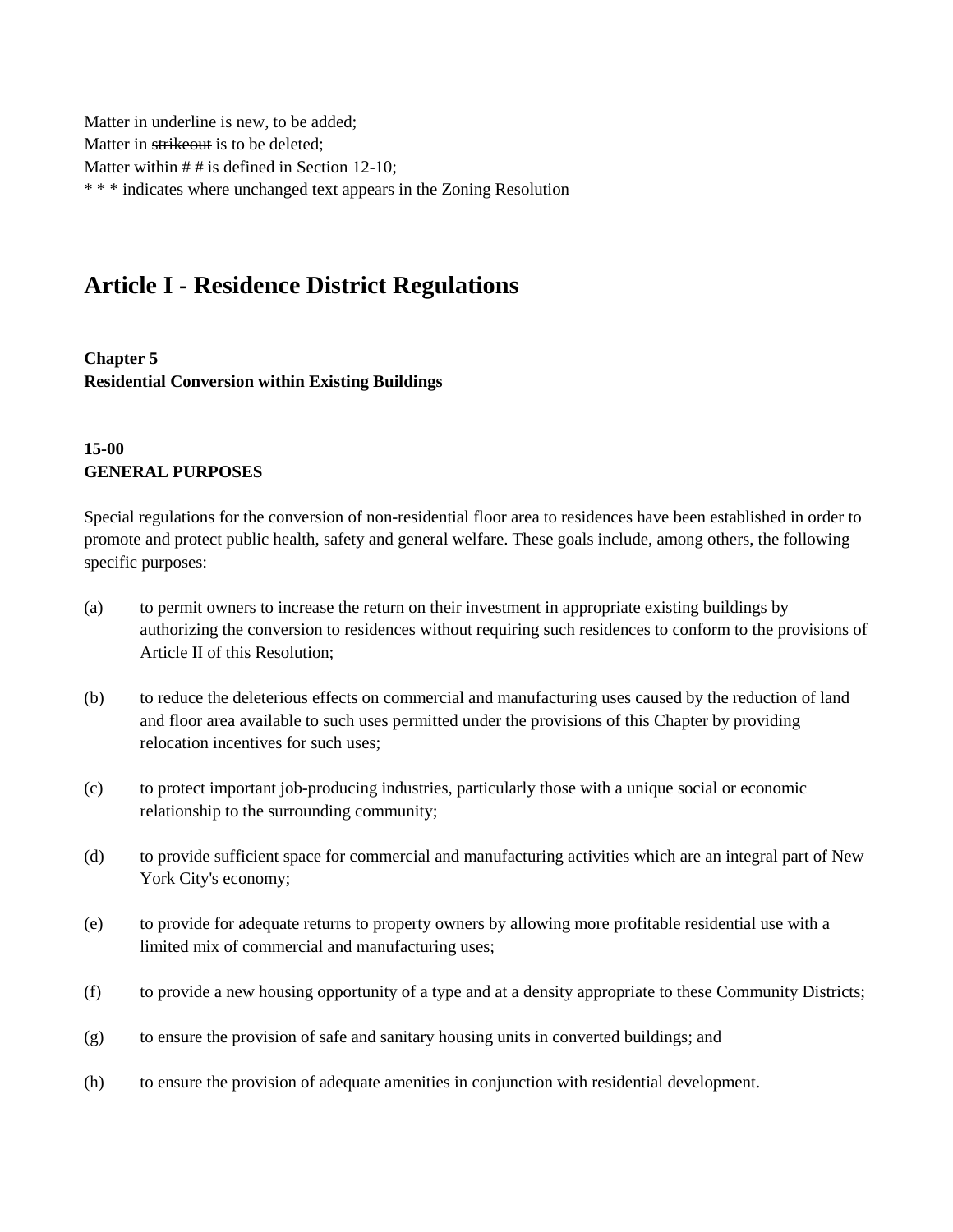## **15-01 Applicability**

\* \* \*

## **15-012 Applicability within C6-1G, C6-2G, M1-5A, M1-5B or M1-6D Districts**

#Conversions# in #buildings#, or portions thereof, in C6-1G or C6-2G Districts shall be permitted only by special permit pursuant to Section 74-782 (Residential conversion within C6-1G, C6-2G, C6-2M, C6-4M, M1-5A, M1- 5B, M1-5M and M1-6M Districts).

\* \* \*

Except as specifically set forth in Sections 15-013 and 15-026 15-024, the provisions of this Chapter are not applicable in M1-5A or M1-5B Districts.

**15-02 General Provisions**

## **15-021 Special use regulations**

\* \* \*

(f) In C8 and M1 Districts, no new #dwelling units# are permitted. However, within such districts in the following areas:

\* \* \*

Such a determination of #residential# occupancy on June 4, 1981 shall be deemed to permit #residential use# as-of-right for such #dwelling units#.

The provisions of Section 15-025 (Double glazed windows) shall not apply to #dwelling units# permitted pursuant to this paragraph (f). All #dwelling units# permitted pursuant to this paragraph (f) shall be required to have double glazed windows.

\* \* \*

### **15-024 Notice of filing to create dwelling units**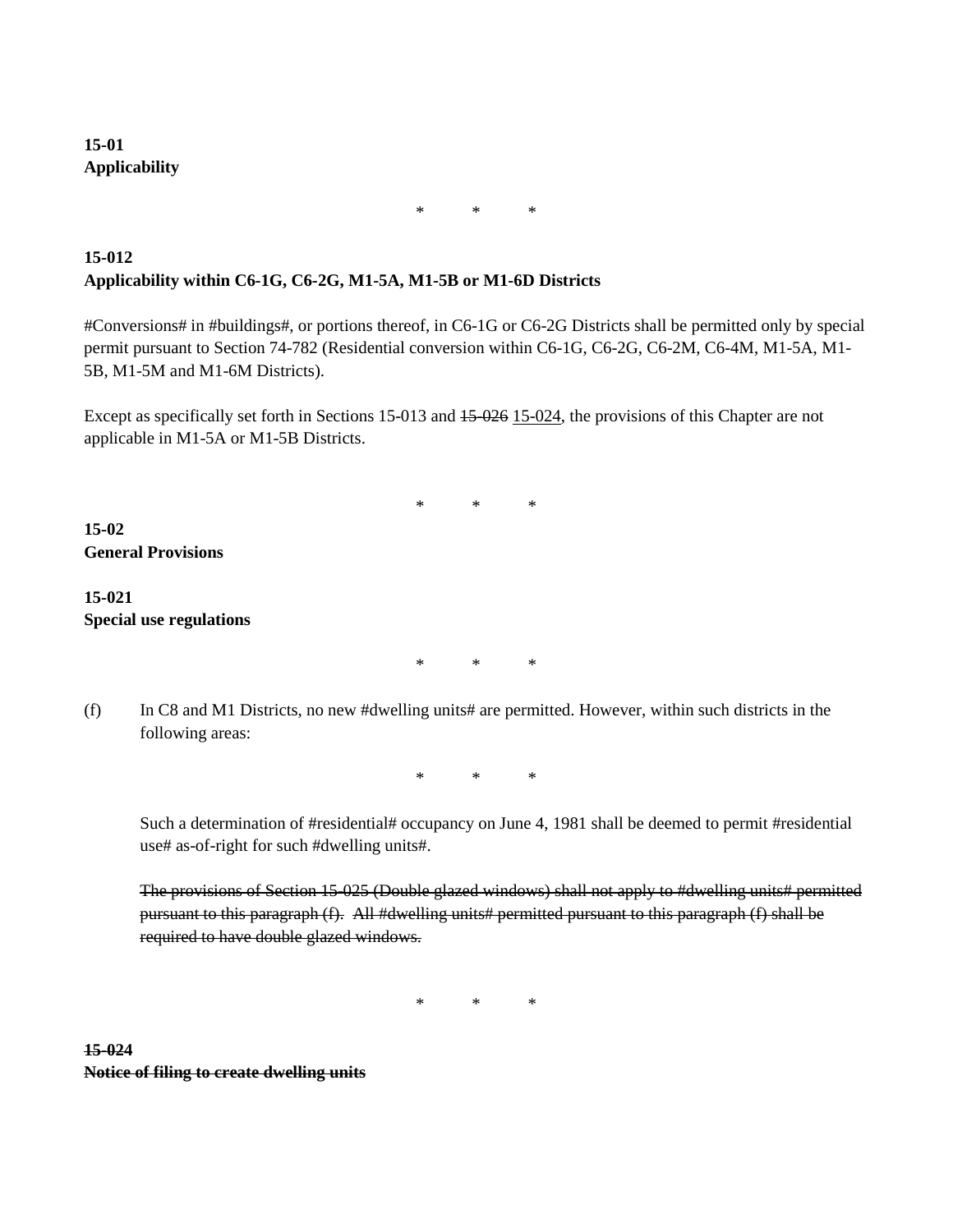Within ten days of filing an application with the Department of Buildings for an alteration permit for #dwelling units#, a duplicate copy of such application shall be sent to the Department of City Planning by the applicant for information purposes.

## **15-025 Double glazed windows**

All #dwelling units# in #buildings# which contain one or more #uses# listed in Section 15-60 (REFERENCED COMMERCIAL AND MANUFACTURING USES) and #converted# under the provisions of this Chapter shall be required to have double glazing on all windows. However, #dwelling units# occupied by #residential# tenants on September 1, 1980, in Manhattan Community Districts 1, 2, 3, 4, 5 and 6, or in Brooklyn Community Districts 1, 2, 6 and 8, and Queens Community Districts 1 and 2, shall not be required to have double glazed windows.

#### **15-024 15-026**

**Special bulk regulations for certain pre-existing dwelling units, joint living-work quarters for artists and loft dwellings**

\* \* \*

#### **15-10 REGULATIONS GOVERNING RESIDENTIAL CONVERSIONS WITHIN EXISTING BUILDINGS IN RESIDENTIAL AND COMMERCIAL DISTRICTS, EXCEPT C6-2M AND C6-4M DISTRICTS**

\* \* \*

#### **15-111 Number of permitted dwelling units**

\* \* \*

In addition, the following provisions shall apply:

\* \* \*

The density provisions of this Section may be replaced by the regulations of Section 45-026 15-024 for #dwelling units# that are registered Interim Multiple Dwellings or are covered by the New York City Loft Board pursuant to Article 7C of the New York State Multiple Dwelling Law or that the Loft Board determines were occupied for #residential use# on September 1, 1980.

\* \* \*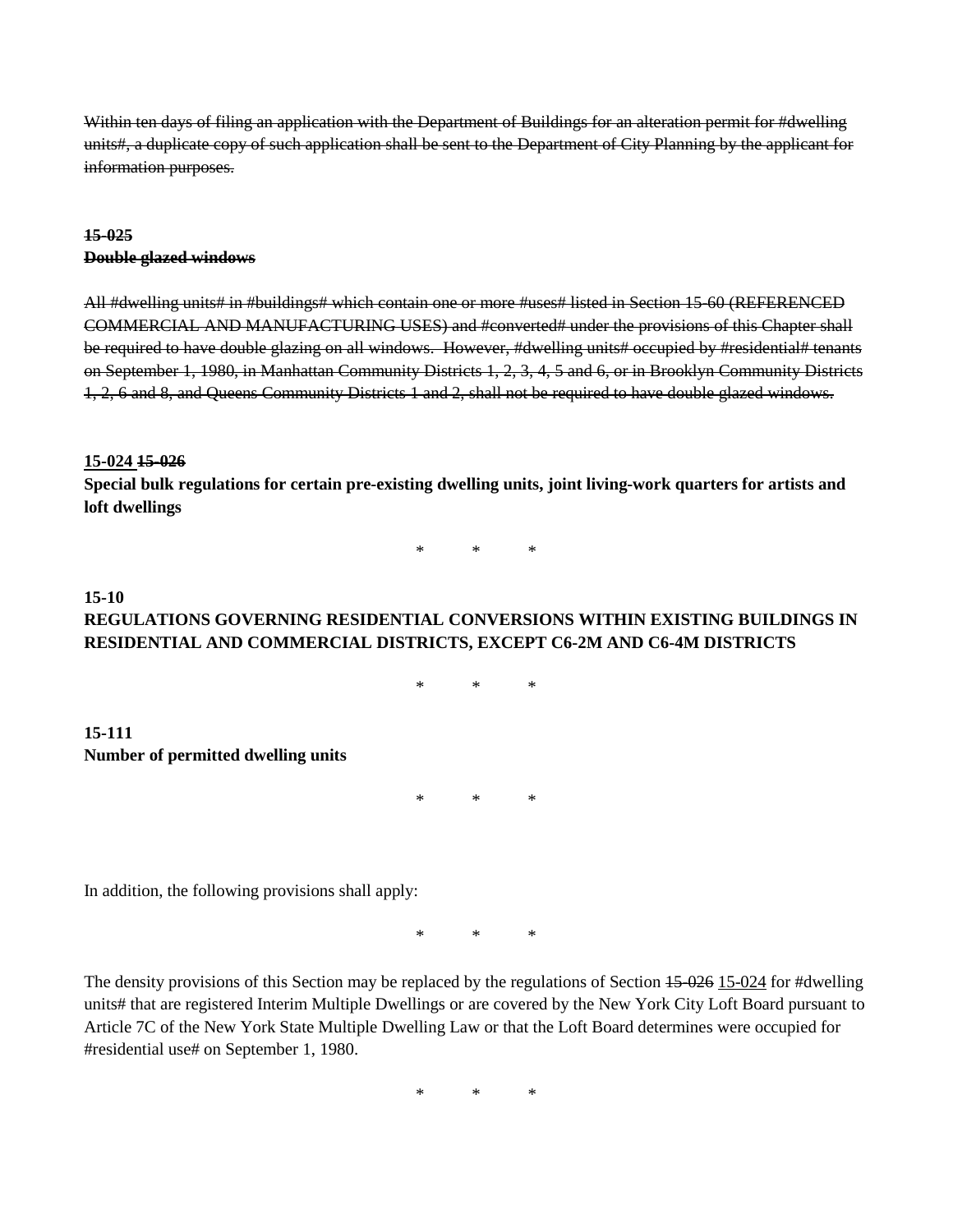#### **15-20**

## **REGULATIONS GOVERNING RESIDENTIAL CONVERSIONS WITHIN EXISTING BUILDINGS IN C6-2M, C6-4M, M1-5M AND M1-6M DISTRICTS**

(a) The #lot area# requirements of the following Sections are hereby superseded and replaced with the requirements of Sections 15-21 and 15-22 for the #conversion# of non-#residential floor area# to #residences#:

Sections 23-20 through 23-26 (DENSITY REGULATIONS);

Section 24-20 (APPLICABILITY OF DENSITY REGULATIONS TO ZONING LOTS CONTAINING BOTH RESIDENTIAL AND COMMUNITY FACILITY USES));

Section 35-40 (APPLICABILITY OF DENSITY REGULATIONS TO MIXED BUILDINGS); and

\* \* \*

## **15-40 AUTHORIZATION**

## **15-41 Enlargements of Converted Buildings**

In all #Commercial# and #Residence Districts#, for #enlargements# of #buildings converted# to #residences#, the City Planning Commission may authorize:

- (a) a waiver of the requirements of Section 15-12 (Open Space Equivalent) for the existing portion of the #building# #converted# to #residences#; and
- (b) the maximum #floor area ratio# permitted pursuant to Section  $23-151$   $23-142$  for the applicable district without regard for #height factor# or #open space ratio# requirements.

\* \* \*

**15-50 SPECIAL PERMIT**

\* \* \*

## **15-60 REFERENCED COMMERCIAL AND MANUFACTURING USES**